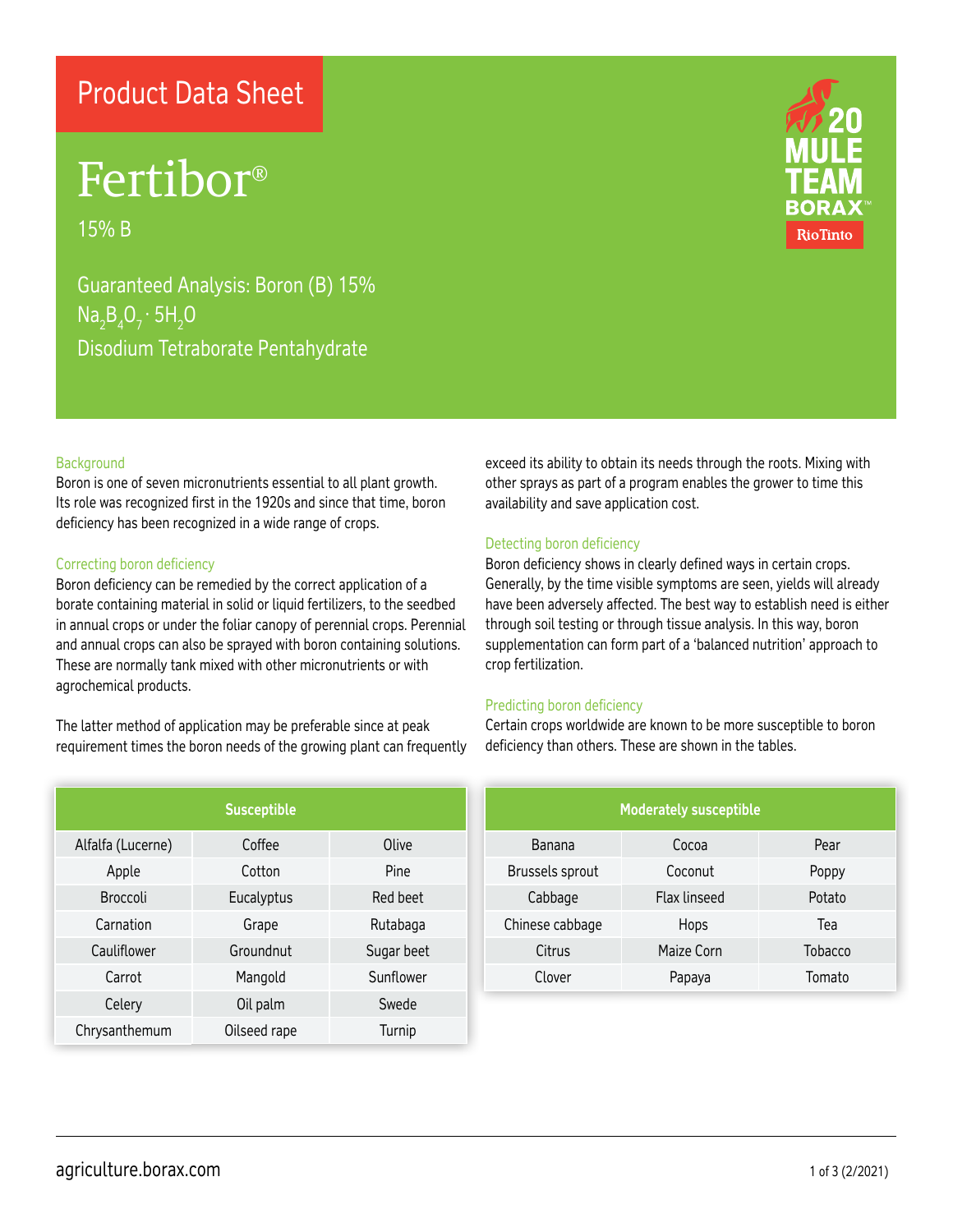### Product Data Sheet

## Fertibor®



There are several factors which need to be taken into account when boron deficiency may be suspected:

- High rainfall
- Recent liming (pH over 6.6)
- Previous cropping
- Boron removal by previous crops
- No boron nutrition
- Sandy soils
- High organic matter

#### Additional reading

*Boron Deficiency—Its Prevention and Cure*, by V.M. Shorrocks. (available from U.S. Borax on request)

*Mineral Nutrition of Higher Plants*, by Horst Marschner, Academic Press.

*Boron and its Role in Crop Production*, by Umesh C. Gupta. CRC Press.

| <b>Tyler mesh size</b> | mm    | <b>Percent cumulative retained</b> |
|------------------------|-------|------------------------------------|
| 16                     | 1.000 | 7.5                                |
| 24                     | 0.710 | 23.2                               |
| 32                     | 0.500 | 45.0                               |
| 42                     | 0.355 | 66.2                               |
| 60                     | 0.250 | 82.7                               |
| 80                     | 0.180 | 92.1                               |
| 115                    | 0.125 | 96.6                               |
| 170                    | 0.090 | 98.3                               |
| 250                    | 0.063 | 99.0                               |
| 325                    | 0.045 | 99.3                               |

*Fertibor*® is a white free flowing granular material which is highly soluble without residue.

These characteristics make *Fertibor* a versatile source of elemental boron in solid, liquid, or suspension fertilizers, and for direct soil application.

#### Main uses

- Manufacture of solid, liquid and suspension fertilizers
- Manufacture of compound fertilizer
- Manufacture of liquid micronutrient formulations
- Direct soil application to correct deficiency in some perennial plantation crops
- Incorporation into solid growing media or composts

#### Advantages

#### Easy handling

*Fertibor* granules are free flowing and easily handled by pneumatic or mechanical means — a valuable property in the manufacture of compound fertilizers.